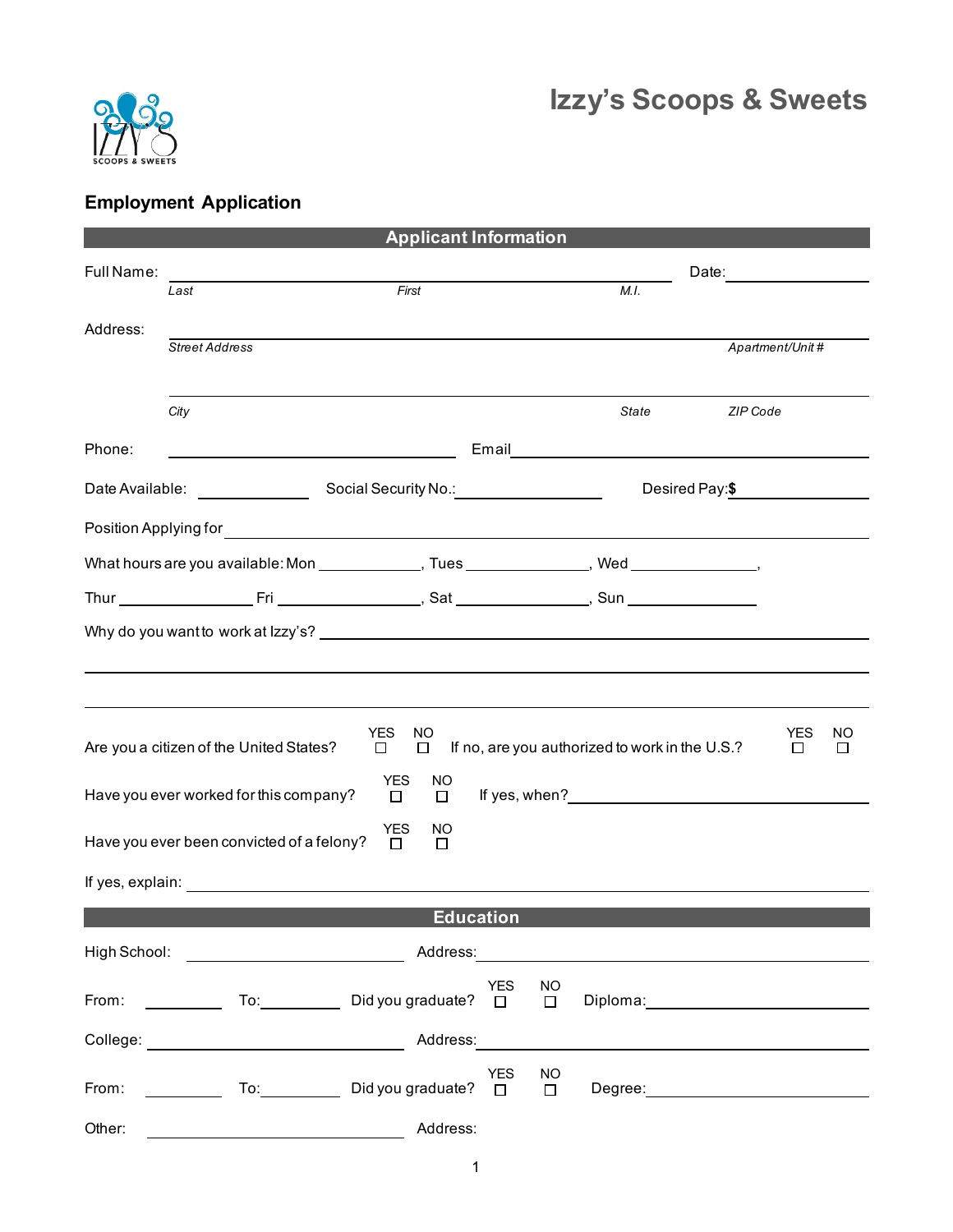| From:                                      | YES.<br>NO<br>Did you graduate?<br>To: the contract of the contract of the contract of the contract of the contract of the contract of the contract of the contract of the contract of the contract of the contract of the contract of the contract of the contra<br>□<br>$\Box$ | Degree: _______________________         |  |  |  |  |  |  |  |  |  |
|--------------------------------------------|----------------------------------------------------------------------------------------------------------------------------------------------------------------------------------------------------------------------------------------------------------------------------------|-----------------------------------------|--|--|--|--|--|--|--|--|--|
|                                            | <b>References</b>                                                                                                                                                                                                                                                                |                                         |  |  |  |  |  |  |  |  |  |
| Please list three professional references. |                                                                                                                                                                                                                                                                                  |                                         |  |  |  |  |  |  |  |  |  |
|                                            |                                                                                                                                                                                                                                                                                  | Relationship: Nelationship:             |  |  |  |  |  |  |  |  |  |
|                                            |                                                                                                                                                                                                                                                                                  | Phone: ____________________             |  |  |  |  |  |  |  |  |  |
| Address:                                   | <u> 1989 - Johann John Stein, markin sanadi a shekara 1980 - An an tsarani a shekara 1980 - An an tsara</u>                                                                                                                                                                      |                                         |  |  |  |  |  |  |  |  |  |
|                                            |                                                                                                                                                                                                                                                                                  | Relationship: ____________________      |  |  |  |  |  |  |  |  |  |
|                                            |                                                                                                                                                                                                                                                                                  | Phone: ____________________             |  |  |  |  |  |  |  |  |  |
| Address:                                   |                                                                                                                                                                                                                                                                                  |                                         |  |  |  |  |  |  |  |  |  |
|                                            |                                                                                                                                                                                                                                                                                  | Relationship: 2000                      |  |  |  |  |  |  |  |  |  |
| Company:                                   | <u> 1989 - John Stein, mars and de Britannich (b. 1989)</u>                                                                                                                                                                                                                      | Phone: ________________                 |  |  |  |  |  |  |  |  |  |
| Address:                                   |                                                                                                                                                                                                                                                                                  |                                         |  |  |  |  |  |  |  |  |  |
|                                            | <b>Previous Employment</b>                                                                                                                                                                                                                                                       |                                         |  |  |  |  |  |  |  |  |  |
|                                            |                                                                                                                                                                                                                                                                                  | Phone: ____________________             |  |  |  |  |  |  |  |  |  |
| Address:                                   | <u> 1989 - Johann Stoff, amerikansk politiker (d. 1989)</u>                                                                                                                                                                                                                      |                                         |  |  |  |  |  |  |  |  |  |
| Job Title:                                 | Starting Salary:\$                                                                                                                                                                                                                                                               | Ending Salary:\$                        |  |  |  |  |  |  |  |  |  |
|                                            |                                                                                                                                                                                                                                                                                  |                                         |  |  |  |  |  |  |  |  |  |
| From:                                      | $\begin{aligned} \mathcal{L}_{\text{max}}(\mathcal{L}_{\text{max}}) = \mathcal{L}_{\text{max}}(\mathcal{L}_{\text{max}}) \end{aligned}$                                                                                                                                          | Reason for Leaving: 1999                |  |  |  |  |  |  |  |  |  |
|                                            | YES.<br>NO.<br>May we contact your previous supervisor for a reference?<br>$\Box$<br>□                                                                                                                                                                                           |                                         |  |  |  |  |  |  |  |  |  |
|                                            |                                                                                                                                                                                                                                                                                  |                                         |  |  |  |  |  |  |  |  |  |
|                                            |                                                                                                                                                                                                                                                                                  | Phone: _____________________            |  |  |  |  |  |  |  |  |  |
| Address:                                   |                                                                                                                                                                                                                                                                                  | Supervisor: <u>____________________</u> |  |  |  |  |  |  |  |  |  |
| Job Title:                                 | Starting Salary:\$                                                                                                                                                                                                                                                               | Ending Salary: \$                       |  |  |  |  |  |  |  |  |  |
|                                            |                                                                                                                                                                                                                                                                                  |                                         |  |  |  |  |  |  |  |  |  |
| From:                                      | To:                                                                                                                                                                                                                                                                              | Reason for Leaving: 1990 1991 1992 1994 |  |  |  |  |  |  |  |  |  |
|                                            | <b>YES</b><br><b>NO</b><br>May we contact your previous supervisor for a reference?<br>$\Box$<br>□                                                                                                                                                                               |                                         |  |  |  |  |  |  |  |  |  |
|                                            |                                                                                                                                                                                                                                                                                  |                                         |  |  |  |  |  |  |  |  |  |
| Company:                                   | <u> 1989 - Johann Barn, amerikansk politiker (d. 1989)</u>                                                                                                                                                                                                                       | Phone: ______________________           |  |  |  |  |  |  |  |  |  |
| Address:                                   |                                                                                                                                                                                                                                                                                  | Supervisor: _____________________       |  |  |  |  |  |  |  |  |  |